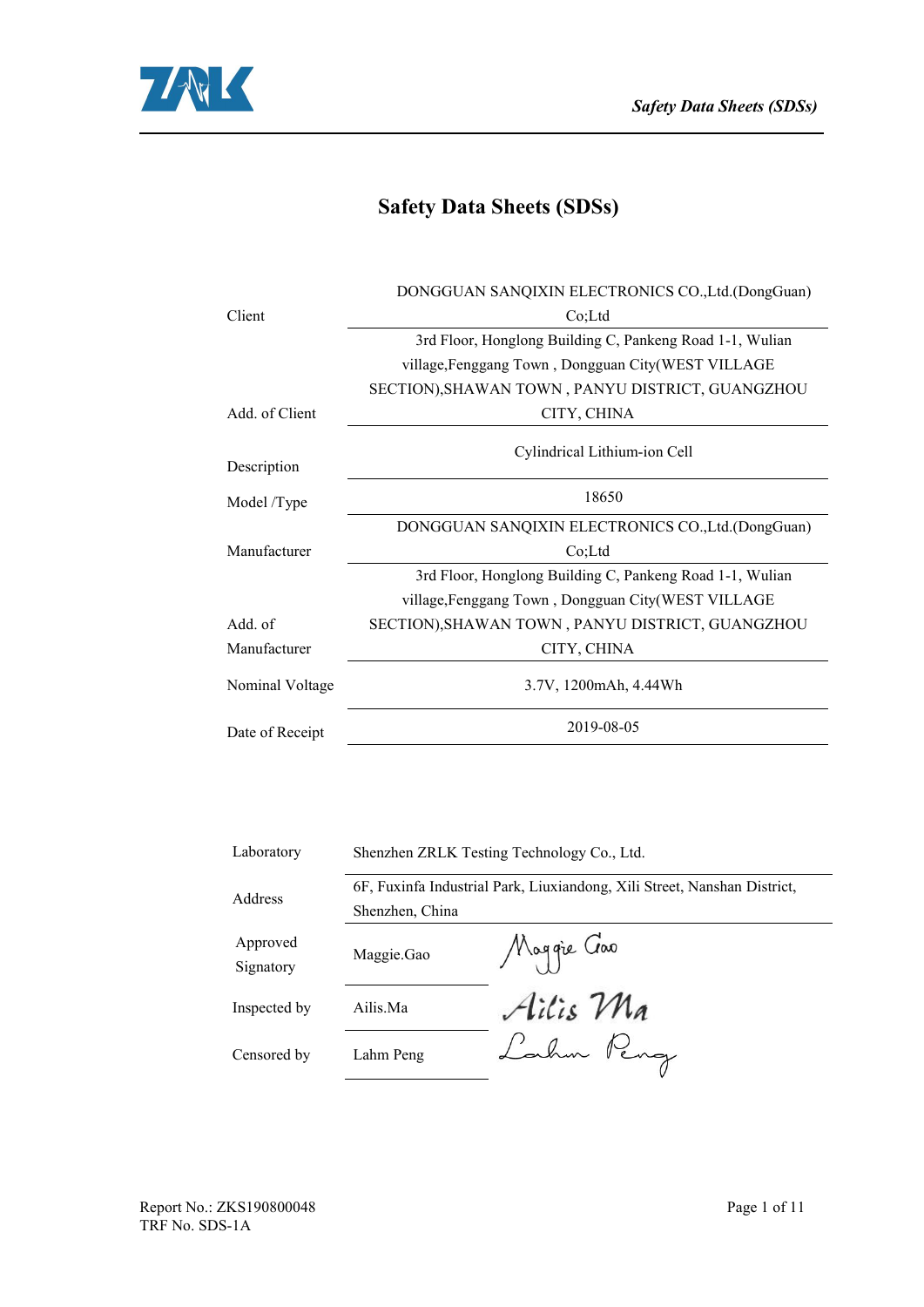

## **1. IDENTIFICATION OF THE SUBSTANCE/PREPARATION AND OF THE COMPANY/UNDERTAKING**

#### **Product Identifier**

Product name: Cylindrical Lithium-ion Cell Model: 18650

#### **Other** means of identification

Synonyms:none

### **Recommended use of the chemical and restrictions on use**

Recommended Use:Used in portabl electronic equipments;

Uses advidsed against:

a) Do not dismantle, open or shred secondary cells or batteries.

b) Keep batteries out of the reach of children

Battery usage by children should be supervised. Especially keep small batteries out of reach of small children.

c) Seek medical advice immediately if a cell or a battery has been swallowed.

d) Do not expose cells or batteries to heat or fire. Avoid storage in direct sunlight.

e) Do not short-circuit a cell or a battery. Do not store cells orbatteries haphazardly in a box or drawer where

they may short-circuit each other or be short-circuited by other metal objects.

f) Do not remove a cell or battery from its original packaging until required for use.

g) Do not subject cells or batteries to mechanical shock.

h) In the event of a cell leaking, do not allow the liquid to come in contact with the skin or eyes. If contact has been made, wash the affected area with copious amounts of water and seek medical advice.

i) Do not use any charger other than that specifically provided for use with the equipment.

j) Observe the plus (+) and minus (–) marks on the cell, battery and equipment and ensure correct use.

k) Do not use any cell or battery which is not designed for use with the equipment.

l) Do not mix cells of different manufacture, capacity, size or type within a device.

m) Always purchase the battery recommended by the device manufacturer for the equipment.

n) Keep cells and batteries clean and dry.

o) Wipe the cell or battery terminals with a clean dry cloth if they become dirty.

p) Secondary cellsand batteries need to be charged before use. Always use the correct charger and refer to the manufacturer's instructions or equipment manual for proper charging instructions.

q) Do not leave a battery on prolonged charge when not in use.

r) After extended periods of storage, it may be necessary to charge and discharge the cells orbatteries several times to obtain maximum performance.

s) Retain the original product literature for future reference.

t) Use the cell or battery only in the application for which it was intended.

u) When possible, remove the battery from the equipment when not in use.

v) Dispose of properly.

#### **Details** of the supplier of the safety data sheet: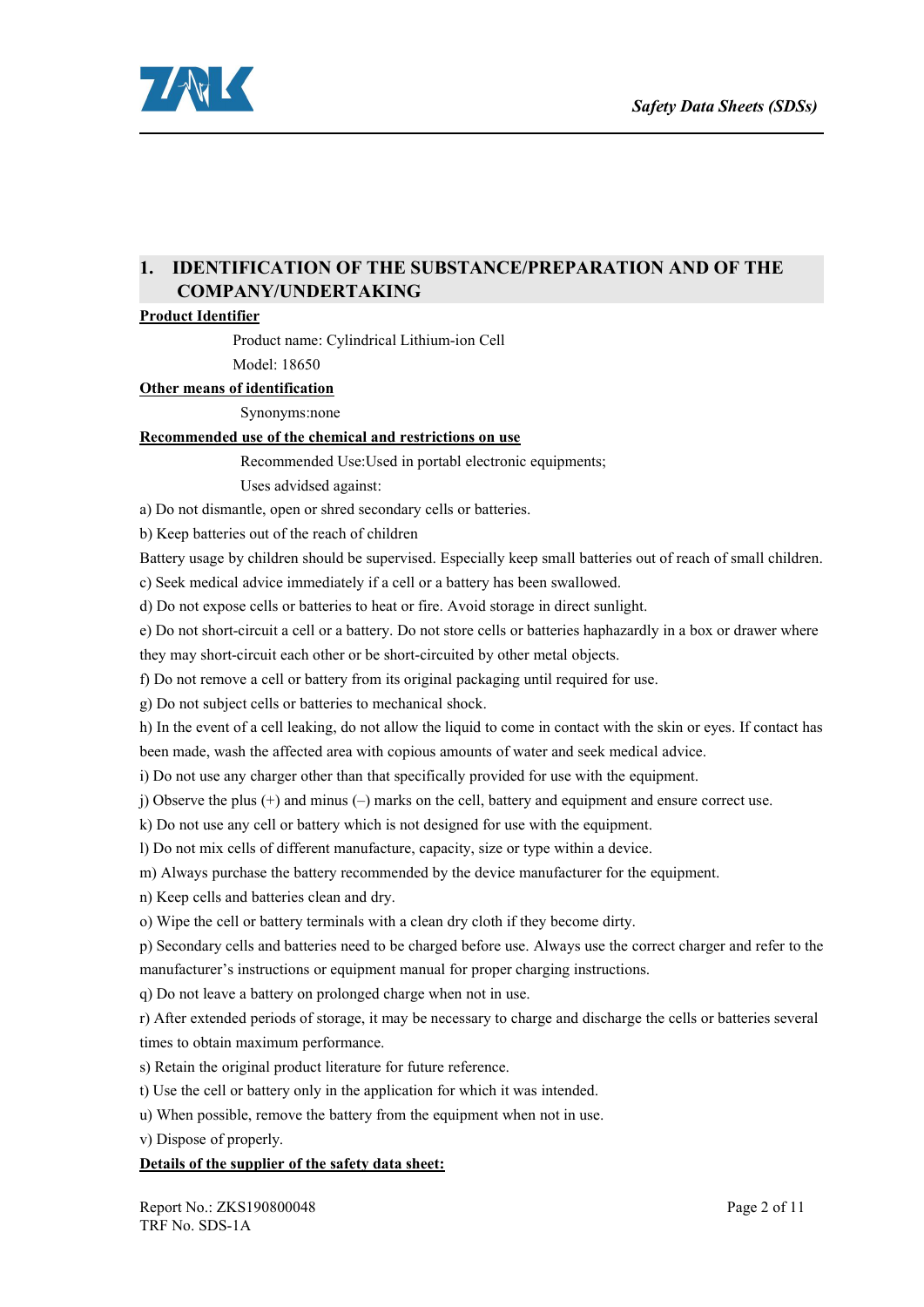

Supplier Name: DONGGUAN SANQIXIN ELECTRONICS CO.,Ltd.(DongGuan) Co;Ltd Address: 3rd Floor, Honglong Building C, Pankeng Road 1-1, Wulian village,Fenggang Town , Dongguan City(WEST VILLAGE SECTION),SHAWAN TOWN , PANYU DISTRICT, GUANGZHOU CITY, **CHINA** Telephone number of the supplier: 0086-13538283952 Fax: xxxx Postcode: 523000 E-mail address: 13538283952@163.com

### **Emergency telephone number**

**Company Emergency Phone Number:** 0086-13538283952

## **2. HAZARDS IDENTIFICATION**

#### **Classification**

| Acute toxicity - Dermal                               | Category 3  |
|-------------------------------------------------------|-------------|
| Serious eye damage/eye irritation                     | Category 2A |
| Carcinogenicity                                       | Category 2  |
| Specific target organ toxicity (repeated<br>exposure) | Category 1  |

#### **GHS Label elements, including precautionary statements**

#### **Danger**

#### **Hazard statements**

Toxic in contact with skin

Causes serious eye irritation

Suspected of causing cancer

Causes damage to organs through prolonged or repeated exposure



#### **Precautionary statements-Prevention**

Obtain special instructions before use Do not handle until all safety precautions have been read and understood Wear protective gloves/protective clothing/eye protection/face protection Wash face, hands and any exposed skin thoroughly after handling Do not breathe dust/fume/gas/mist/vapors/spray Do not eat, drink or smoke when using this product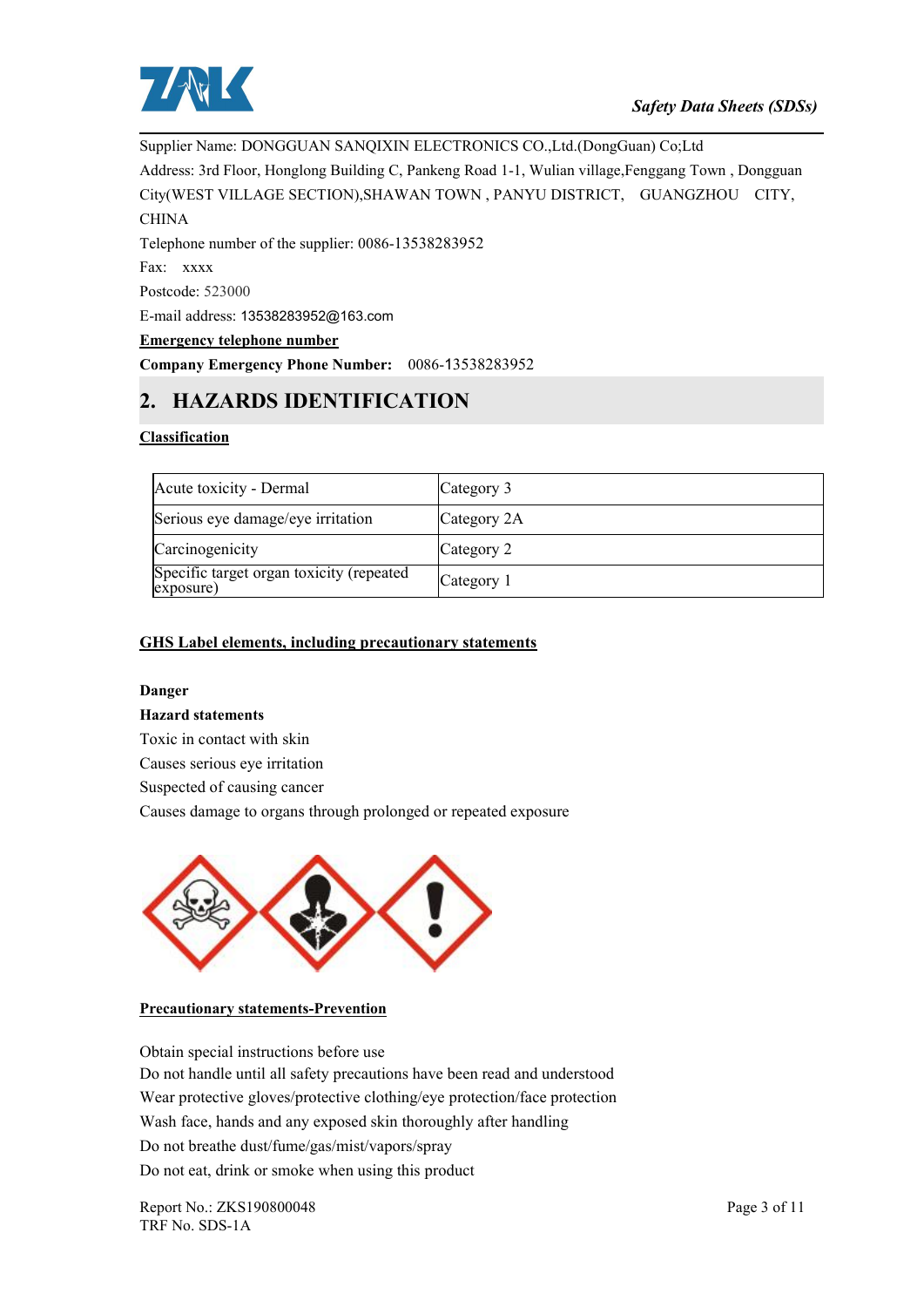

#### **Precautionary Statements - Response**

If exposed or concerned: Get medical advice/attention Specific treatment (see supplemental first aid instructions on this label)

## **Eyes**

IF IN EYES: Rinse cautiously with water for several minutes. Remove contactlenses, if present and easy to do. Continue rinsing If eye irritation persists: Get medical advice/attention **Skin** IF ON SKIN: Wash with plenty of water and soap Call a POISON CENTER or doctor if you feel unwell Take off immediately all contaminated clothing and wash it before reuse

### **Precautionary Statements - Storage**

Store locked up

### **Precautionary Statements - Disposal**

Dispose of contents/container to an approved waste disposal plant

## **Other information**

harmful if swallowed. Very toxic to aquatic life with long lasting effects.

# **3. COMPOSITION/INFORMATION ON INGREDIENTS**

### **Chemical characterixation: Mixtures**

#### **Description:**

Product: Consisting of the following components.

| Common Chemical Name                | Concentration $(\% )$ | <b>CAS</b> Number |
|-------------------------------------|-----------------------|-------------------|
| Lithium Cobalt Oxide ( $LiCoO2$ )   | 35.5                  | 12190-79-3        |
| Aluminum Foil                       | 9                     | 7429-90-5         |
| 1.1-Difluoroethylene polymer        |                       | 24937-79-9        |
| Graphite                            | 18                    | 7782-42-5         |
| Copper                              | 15                    | 7440-50-8         |
| Styrene-Butadiene polymer           | 1.5                   | $9003 - 55 - 8$   |
| Phosphate(1-), hexafluoro-, lithium | 2.8                   | 21324-40-3        |
| Ethylene carbonate                  | 5                     | $96-49-1$         |
| Dimelene carbonate                  | 5                     | 616-38-6          |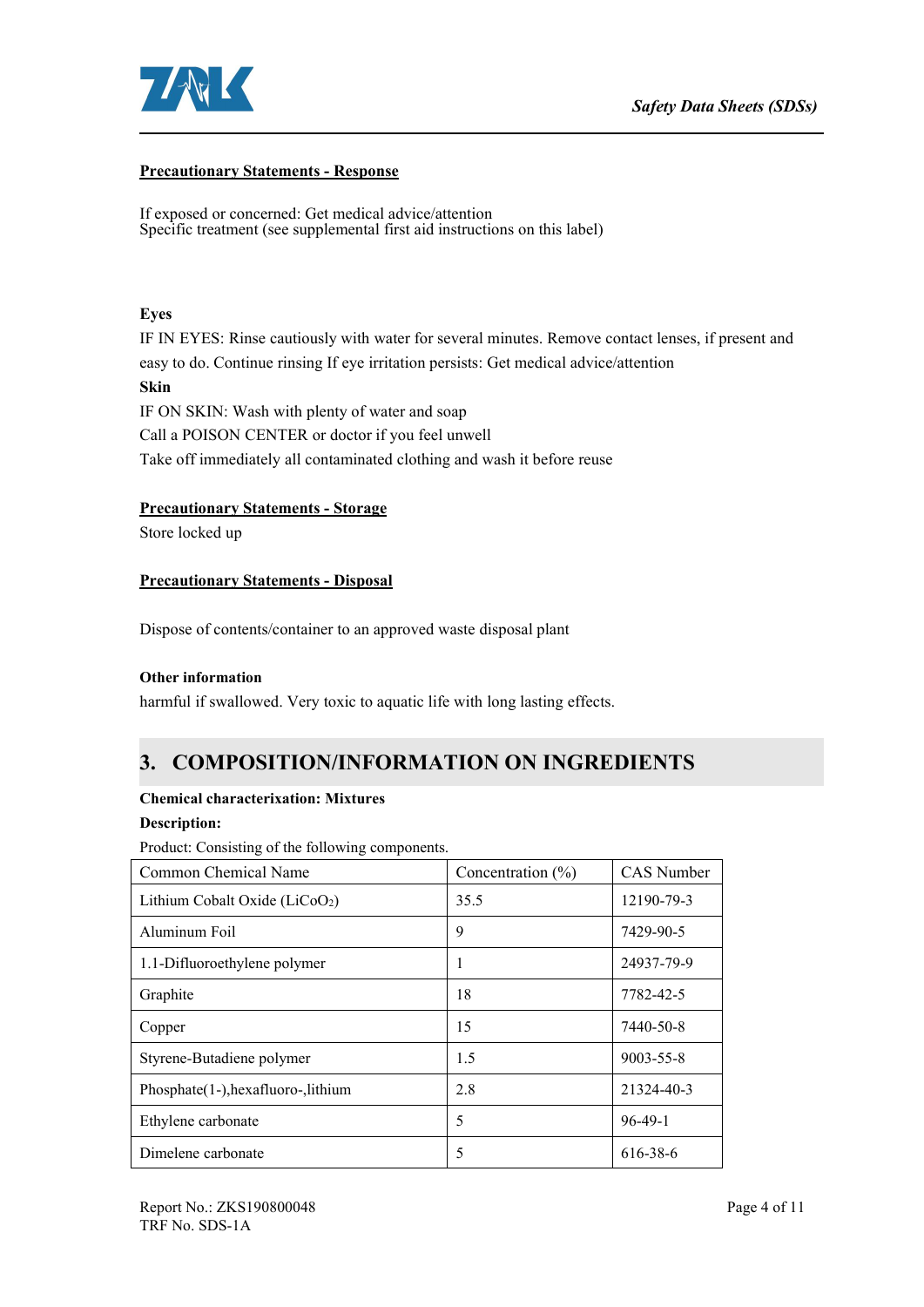



| Carbonate, methyl ethyl |                      | 623-53-0  |
|-------------------------|----------------------|-----------|
| Nickel                  | $\sim$ $\sim$<br>ے ۔ | 7440-02-0 |

Note: CAS number is Chemical Abstract Service Registry Number.

N/A=Not apply.

# **4. FIRST-AID MEASURES**

## **First aid measures**

Eye Contact Rinse thoroughly with plenty of water, also under the eyelids. If symptoms persist, call a physician.

Skin Contact Remove contaminated clothing and shoes. Wash skin with soap and water. In the case of skin irritation or allergic reactions see a physician.

Inhalation Move to fresh air. If symptoms persist, call a physician.

Ingestion Do NOT induce vomiting. Drink plenty of water. If symptoms persist, call a physician.

Most important symptoms and effects, both acute and delayed

Swallowing Do not induce vomiting. Get medical attention.

**Most Important Symptoms/Effects** No information available.

### **Indication of any immediate medical attention and special treatment needed**

Notes to Physician Treat symptomatically

# **5. FIRE-FIGHTING MEASURES**

### **Suitable Extinguishing Media**

CO2, dry chemical powder, water spray.

Unsuitable Extinguishing Media:No information available.

### **Specific Hazards Arising from the Chemical**

Formation of toxic gases is possible during heating or in case of fire.

In case of fire, the following can be released:

Carbon monoxide(CO)

Carbon dioxide

Other irritating and toxic gases.

### **Hazardous Combustion Products**

Carbon oxides.

Explosion Data

Sensitivity to Mechanical Impact No

Sensitivity to Static Discharge No

### **Protective Equipment and Precautions for Firefighters**

As in any fire, wear self-contained breathing apparatus pressure-demand, MSHA/NIOSH (approved or equivalent) and full protective gear. For example: Wear self-contained respiratory protective device. Wear suitable protective clothing and eye/face protection.

### **Special hazards arising from the substance or mixture:**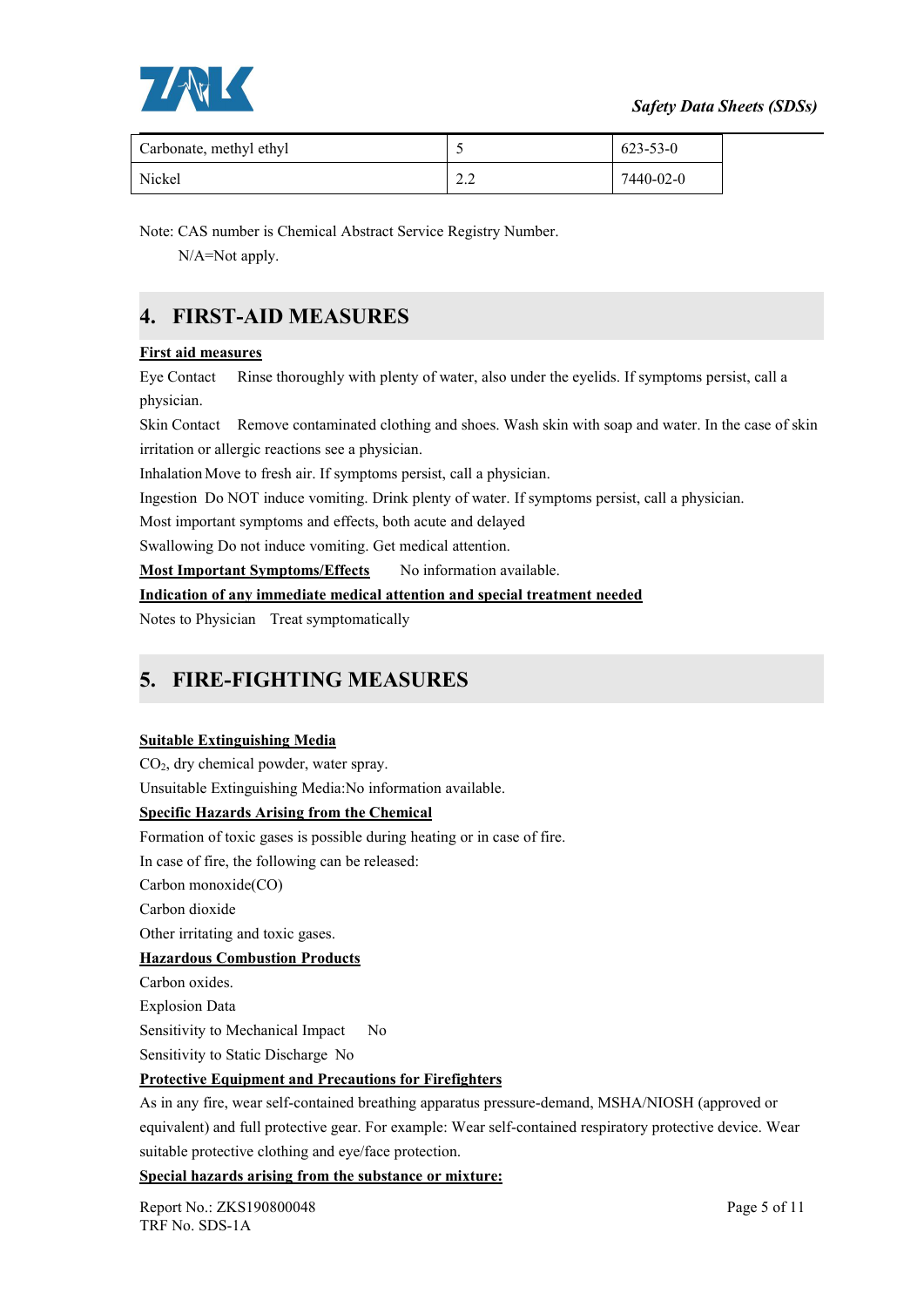

Battery may burstand release hazardus decomposition products when exposed to a fire situation. Lithium ion batteries contain flammable electrolyte that may vent, ignite and produce sparks when subjected to high temperature(>150℃), When damaged or abused(e.g. mechanical damage or electrical overcharging); may burn rapidly with flare-burning effect; may ignite other batteries in clothes proximity.

# **6. ACCIDENTAL RELEASE MEASURES**

### **Personal precautions, protective equipment and emergency procedures**

Personal Precautions Avoid contact with eyes.

Refer to section 8 for personal protective equipment. Ensure adequate ventilation. Remove all sources of ignition.

Evacuate personnel to safe areas.

### **Environmental precautions**

Environmental Precautions Refer to protective measures listed in Sections 7 and 8.

Absorb with liquid-binding material (sand, diatomite, acid binders, universal binders, sawdust).

Dispose contaminated material as waste according to item 13.

## **Methods and material for containment and cleaning up**

Methods for Containment Prevent further leakage or spillage if safe to do so.<br>Methods for Cleaning up Use personal protective equipment. Dam up. Cover liquid spill with sand, earth or other Non combustible absorbent material. Pick up and transfer to properly labeled containers. Clean contaminated surface thoroughly.

# **7. HANDLING AND STORAGE**

### **Precautions for safe handling**

Handling Handle in accordance with good industrial hygiene and safety practice. Avoid contact with skin, eyes and clothing. Wear personal protective equipment. Wash thoroughly after handling. Use this material with adequate ventilation.

The product is not explosive.

### **Conditions for safe storage, including any incompatibilities**

If the Lithium-ion Battery is subject to storage for such a long term as more than 3 months, it is recommended to recharge the Li-ion Polymer Battery periodically.

3 months: -10℃~+40℃, 45 to 85%RH

And recommended at 0℃~+35℃ for long period storage.

The capacity recovery rate in the delivery state (50% capacity of fully charged) after storage is assumed to be 80% or more.

The voltage for a long time storage shall be  $3.7V~4.2V$  range.

Do not storage Lithium-ion Battery haphazardly in a box or drawer where they may short-circuit each other or be short-circuited by other metal objects.

Keep out of reach of children.

Do not expose Li-ion Polymer Battery to heat or fire. Avoid storage in direct sunlight.

Do not store together with oxidizing and acidic materials**.**

Keep ignition sources away- Do not smoke.

Store in cool, dry and well-ventilated place.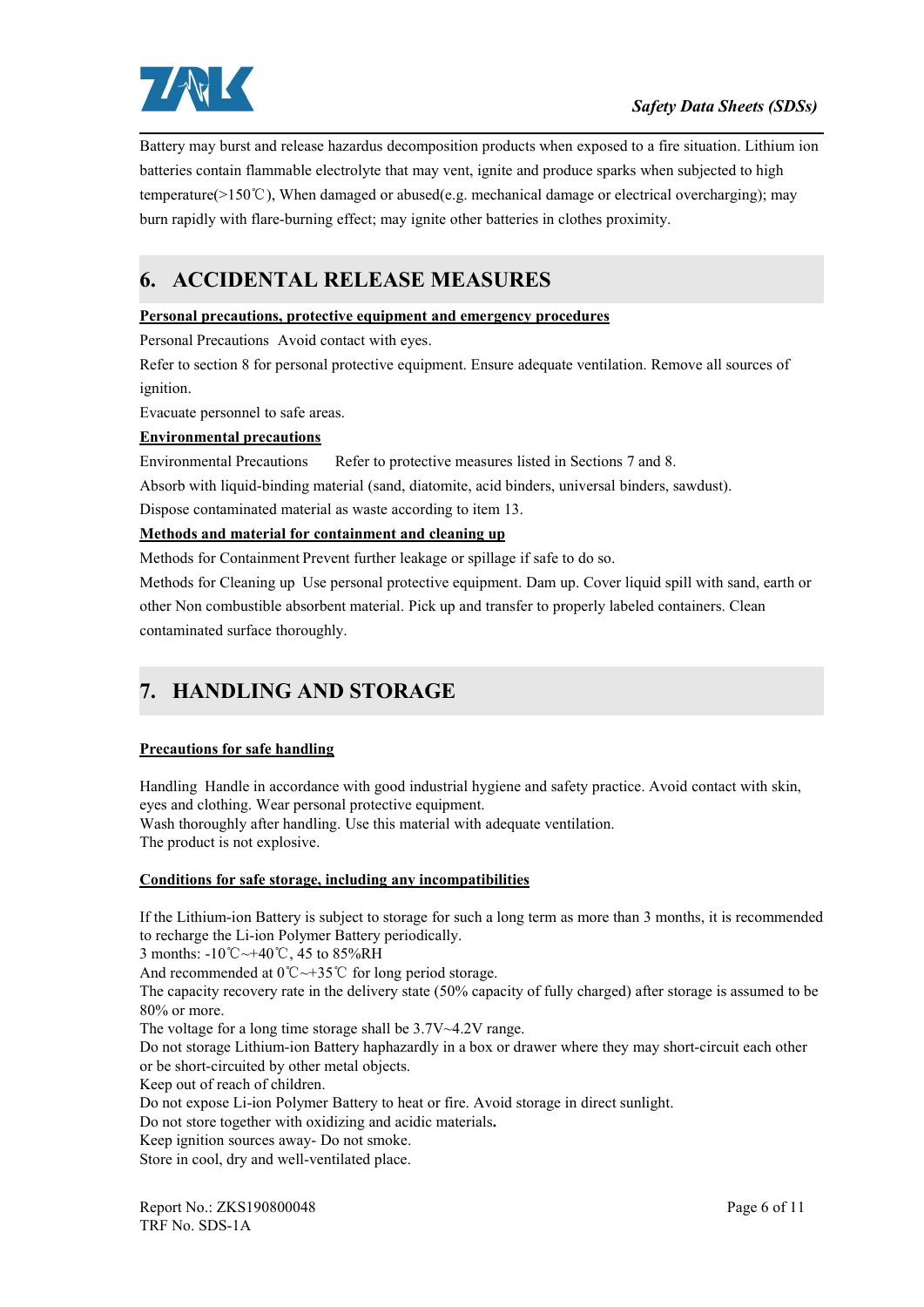

**Incompatible Products** None known.

## **8. EXPOSURE CONTROLS AND PERSONAL PROTECTION**

#### **Control parameters**

|                                        | Ingredients with limit values that require monitoring at the workplace: |
|----------------------------------------|-------------------------------------------------------------------------|
| 12190-79-3 Lithium Cobalt Oxide        |                                                                         |
| TLV (USA)                              | $0.02$ mg/m <sup>3</sup>                                                |
| MAK (Germany) $\int 0.1 \text{mg/m}^3$ |                                                                         |

**Other Exposure Guidelines** Vacated limits revoked by the Court of Appeals decision in AFL-CIO v. OSHA, 965 F.2d 962(11th Cir., 1992).

## **Appropriate engineering controls**

**Engineering Measures** Showers Eyewash stations

Ventilation systems

Use adequate general or local exhaust ventilation to keep airborne concentrations below the permissible exposure limits. Ensure adequate ventilation.

**Individual protection measures, such as personal protective equipment**

**Eye/Face Protection:**



**Tightly sealed goggles**

**Body protection:** Protective work clothing.

**Skin protection:**



### **Material of gloves:**

The selection of the suitable gloves does not only depend on the material, but also on further marks of quality and varies from manufacturer to manufacturer. As the product is a preparation of several substances, the resistance of the glove material can not be calculated in advance and has therefore to be checked prior to the application.

### **Penetration timeof glove material:**

The exact break trough time has to be found out by the manufacturer of the protective gloves and has to be observed.

**Respiratory Protection** No protective equipment is needed under normal use conditions. If exposure limits are exceeded or irritation is experienced, ventilation and evacuation may be required.

**Hygiene Measures** Handle in accordance with good industrial hygiene and safety practice.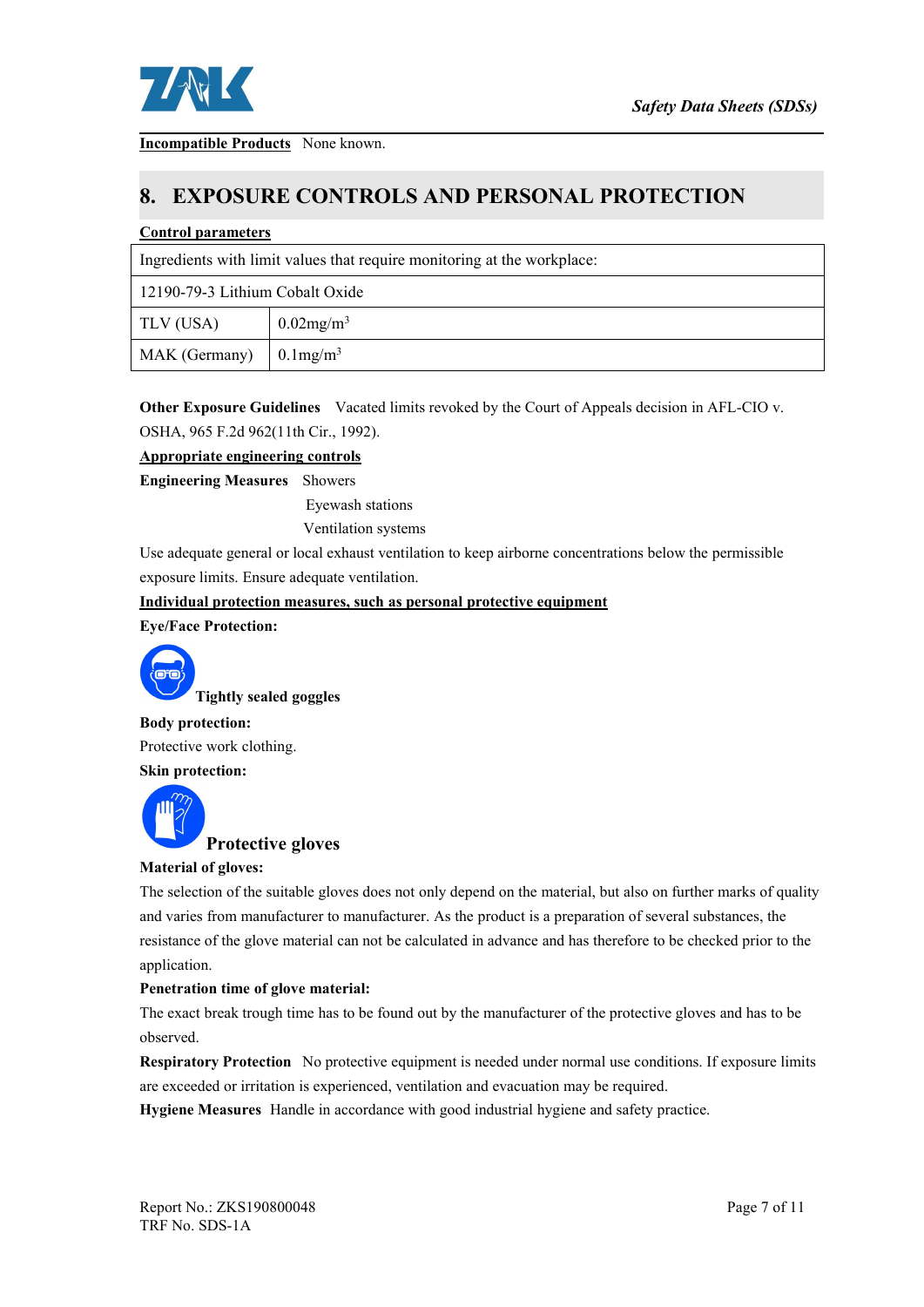

# **9. PHYSICAL AND CHEMICAL PROPERTIES**

|                           | Form: Prismatic                              |                                            |  |  |
|---------------------------|----------------------------------------------|--------------------------------------------|--|--|
| Physical                  | Color: Purple                                |                                            |  |  |
| <b>State</b>              | Odour: Odourless                             |                                            |  |  |
|                           | Odor Threshold: No information available     |                                            |  |  |
| Change in condition:      |                                              | Not determined.                            |  |  |
|                           | pH, with indication of the concentration     | Not determined.                            |  |  |
|                           | Melting point/freezing point                 | Not determined.                            |  |  |
|                           | Initial boiling point and Boiling range:     | Not determined.                            |  |  |
| <b>Flash Point</b>        |                                              | Not determined.                            |  |  |
| Evaporation rate          |                                              | Not determined.                            |  |  |
| Flammability (solid, gas) |                                              | Not determined.                            |  |  |
|                           | Upper/lower flammability or explosive limits | Not determined.                            |  |  |
| Vapor Pressure:           |                                              | Not determined.                            |  |  |
| Vapor Density:            |                                              | Not determined.                            |  |  |
| relative density:         |                                              | Not determined.                            |  |  |
| Solubility in Water:      |                                              | Not determined.                            |  |  |
|                           | Solubility in other solvents                 | Not determined.                            |  |  |
|                           | n-octanol/water partition coefficient        | Not determined.                            |  |  |
|                           | Auto-ignition temperature                    | Product is not self-igniting.              |  |  |
|                           | Decomposition temperature                    | Not determined.                            |  |  |
| Odout threshold           |                                              | Not determined.                            |  |  |
| Evaporation rate          |                                              | Not determined.                            |  |  |
| Viscosity                 |                                              | Not determined.                            |  |  |
| Other Information         |                                              | No further relevant information available. |  |  |

# 10. **STABILITY AND REACTIVITY**

**Reactivity:** Stable under recommended storage and handling conditions (see section 7, Handling and storage).

**Chemical stability:** Stable under normal conditions of use, storage and transport.

**Thermal decomposition/conditions to be avoided:** No decomposition if used according to specifications.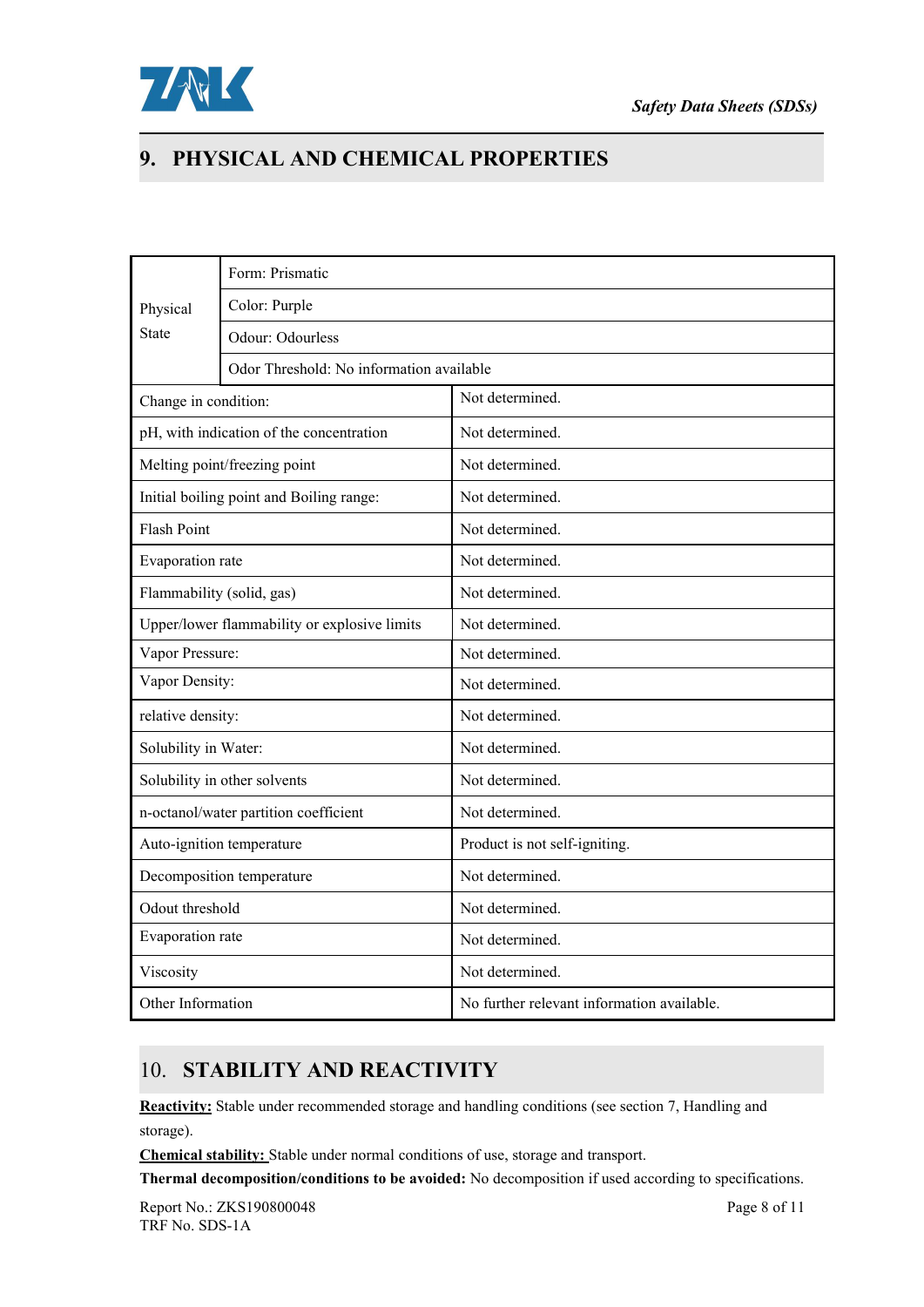

**Possibility of Hazardous Reactions:** None under normal processing. **Hazardous Polymerization:** Hazardous polymerization doesnot occur. **Conditions to avoid:** Strong heating, fire, Incompatible materials. **Incompatible materials:** Strong oxidizing agents. Strong acids.Base metals. **Hazardous Decomposition Products:**Carbon oxides, Other irritating and toxic gases.

# **11. TOXICOLOGICAL INFORMATION**

**Acute toxiciy:** No data available.

LD/LC50 values relevant for classification:

Not available.

**Skin corrosion/irritation:** No irritant effect.

**Serious eye damage/irritation:** Cause serious eye irritation.

**Respiratory or skin sensitization:** No sensitizing effects known.

**Specific target organ system toxicity:** No information available.

**CMR effects(carcinogenity, mutagenicity and toxicity for reproduction):** No information available.

# **12. Ecological Information**

**Toxicity:**

Acquatic toxicity:

No further relevant information available.

**Persistence and degradability:** No further relevant information available.

**Bioaccumulative potential:** No further relevant information available.

**Mobility in soil:**No further relevant information available.

Results of PBT and vPvB assessment

PBT: Not applicable.

vPvB: Not applicable.

**Other adverse effects:** No information available.

# **13. DISPOSAL CONSIDERATIONS**

#### **Waste treatment methods**

Recommendation: Must not be disposed together with household garbage.

Do not allow product to reach sewage system

#### **Uncleaned packaging:**

Recommendation: Disposal must be made according to official regulations.

## **14. TRANSPORT INFORMATION**

Report No.: ZKS190800048 Page 9 of 11 TRF No. SDS-1A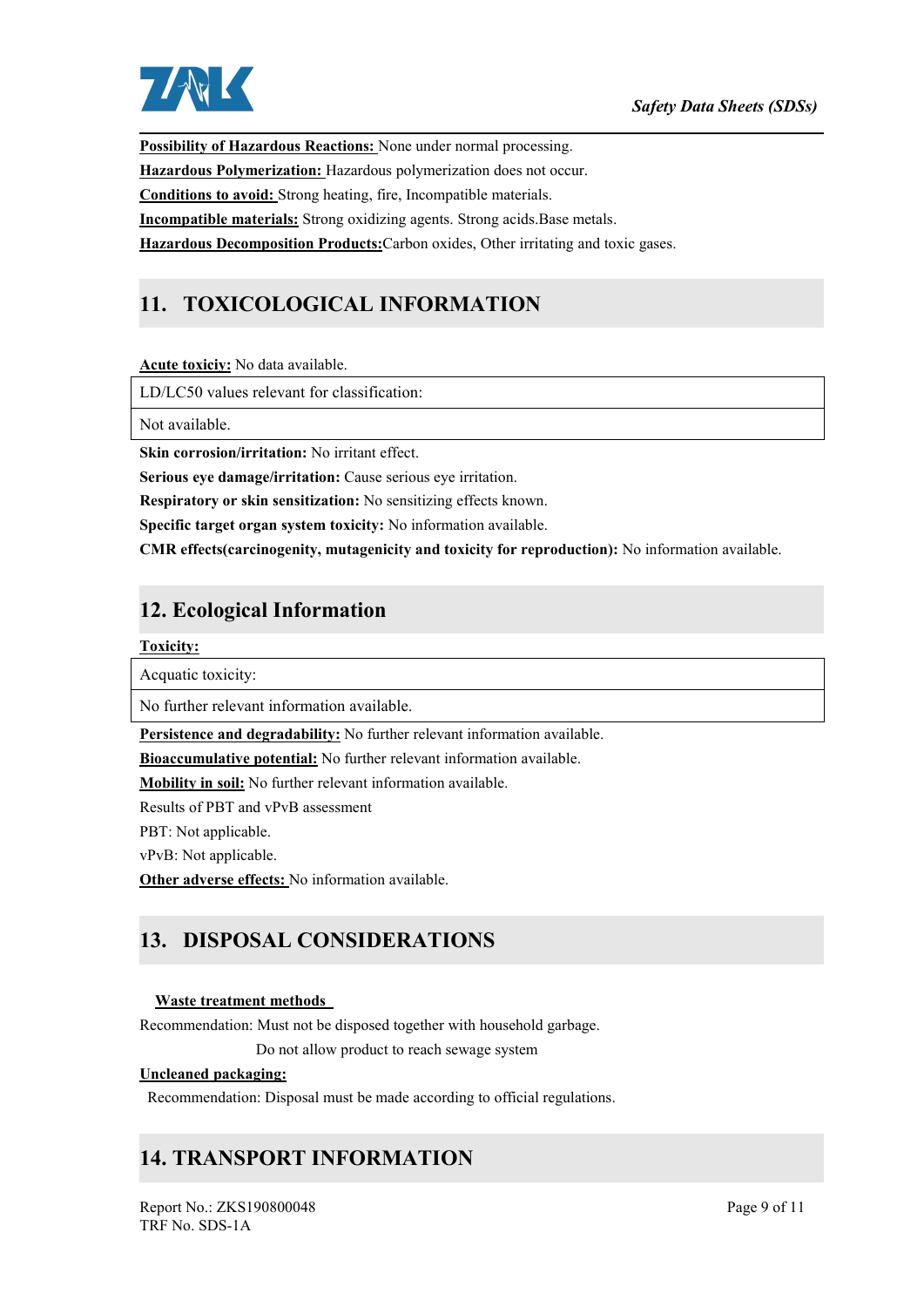

This report applies to by sea, by air and by land;

The Polymer Li-ion Rechargeable Battery must be of a design type proved to meet the testing requirements of the Manual of test and criteria, Part III, subsection 38.3;

The Polymer Li-ion Rechargeable Battery according to Section II of PACKING INSTRUCTION 965-967 of the 2019 IATA Dangerous Goods regulations 60<sup>th</sup> Edition may be transported. and applicable U.S. DOT regulations for the safe transport of Lithium-ion Battery.

Polymer Li-ion Rechargeable Battery was protected so as to prevent short circuits. This includes protection against contact with conductive materials within the same packaging that could lead to short circuit;

Cell and batteries offered for transport must be packed in inner packaging's that completely enclose the cell or battery; to provide protection from damage or compression to the batteries, the inner packaging's must be placed in a strong rigid outer packaging;

The packaging shall be adequate to avoid mechanical damage during transport, handling and stacking. The materials and pack design shall be chosen so as to prevent the development of unintentional electrical conduction, corrosion of the terminals and ingress of moisture.

The package must be handled with care and that a flammability hazard exists if the package is damaged; With regard to transport, the following regulations are cited and considered:

- The International Civil Aviation Organization (ICAO) Technical Instructions.

- The International Air transport Association (IATA) Dangerous Goods Regulations.

UN number of lithium battery: UN3480;

UN Proper shipping name/Description (technical name): Lithium ion batteries;

- The International Maritime Dangerous Goods Code 2018 Edition (Amdt.39-18)

For lithium-ion batteries by sea, provided that packaging is strong and prevent the products from short-circuit. UN number of lithium battery: UN3481;

UN Proper shipping name/Description (technical name): Lithium ion batteries

Special Provision: International maritime dangerous goods code (IMDG) 188, 230, 310, 348, 957;

- The US Hazardous Materials Regulation (HMR) pursuant to a final rule issued by RSPA

- The Office of Hazardous Materials Safety within the US Department of Transportations' (DOT) Research and Special Programs Administration (RSPA)

# **15. REGULATORY INFORMATION**

**Safety, health and environmental regulations/legislation specific for the substance or mixture**

EU Regulation:

**Authorisations:** No information available.

**Restrictions on use:** No information available.

**Regulatory information**

| CAS No.    | EU              | <b>US</b>  | Japan      | Canada       | Austrlia   | Korea      | China      |
|------------|-----------------|------------|------------|--------------|------------|------------|------------|
|            | <b>(EINECS)</b> | (TSCA)     | (ENCS)     | (DSL/        | (AICS)     | (ECL)      | (IECSC)    |
|            |                 |            |            | <b>NDSL)</b> |            |            |            |
| 12190-79-3 | Listed          | Not listed | Not listed | <b>NDSL</b>  | Not listed | Not listed | Not listed |